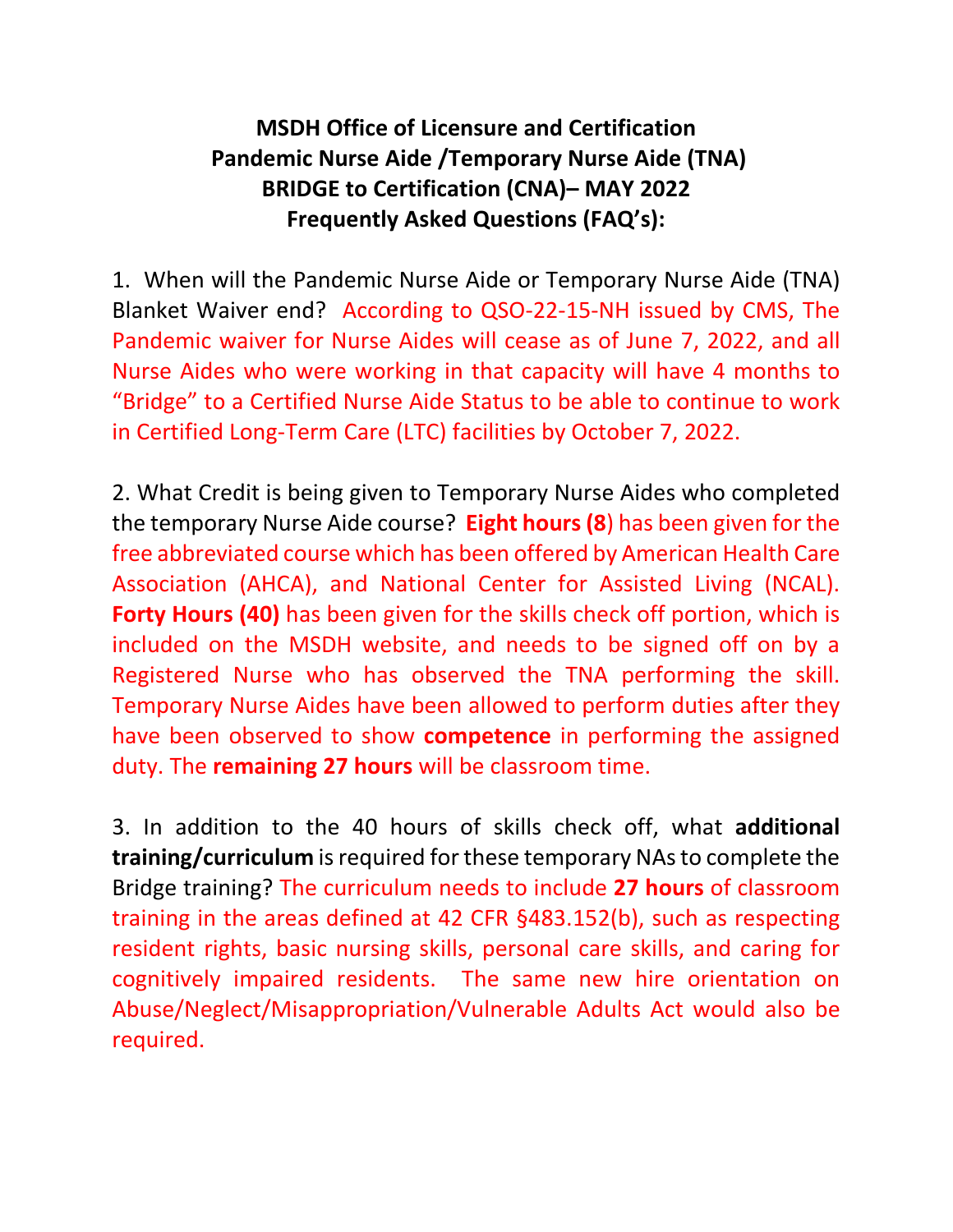4. Who may provide the 27 hours of classroom **training**? For purposes of the TNA BRIDGE to CNA – the instructor may be an LPN, or RN working in the same facility as the Temporary Nurse Aides, who has some experience in teaching adults. Training may continue until October 7<sup>th</sup>, 2022, at which time the TNA to CNA Bridge program will be closed.

5. What **testing** is additionally required of these pandemic Temporary Nurse Aides (TNA's) to Bridge successfully to Certified Nurse Aide (CNA) Status? [The requirements at 42 CFR §483.154(b)(i) and (ii) requires these nurse aides pass a written or oral exam, and demonstrate skills learned.] It is required that TNA's take a 2-part test offered by Credentia, the contract company which is used by the State of Mississippi. They must perform successfully 1) a written or oral test, and 2) skills check off to be eligible for Certification in the State of MS.

6. Who is keeping track of this special group of applicants (TNA'S hired during the Pandemic Waiver – March 2020 – June 2022)? The facility has been required to send a list of any Temporary Nurse Aide (TNA) hired under this Waiver program weekly, to the MS State Dept. of Health CNA Coordinator, Antanikah Robbins at [Antanikah.Robbins@msdh.ms.gov.](mailto:Antanikah.Robbins@msdh.ms.gov) If the TNA has **completed a training program**, and is now ready to test with Credentia, then they should contact Credentia at the Credentia.com website. They should follow the instructions for the **TNA testing application**, and submit the required documentation to include: ~Temporary Certificate of completion of the 8-hour On-line Course. ~Skills check off signed by a facility RN (provided on MSDH Website). ~Copy of Certificate of Completion of Bridge Program 27 hours of classroom Instruction. (Facility creates Certificate).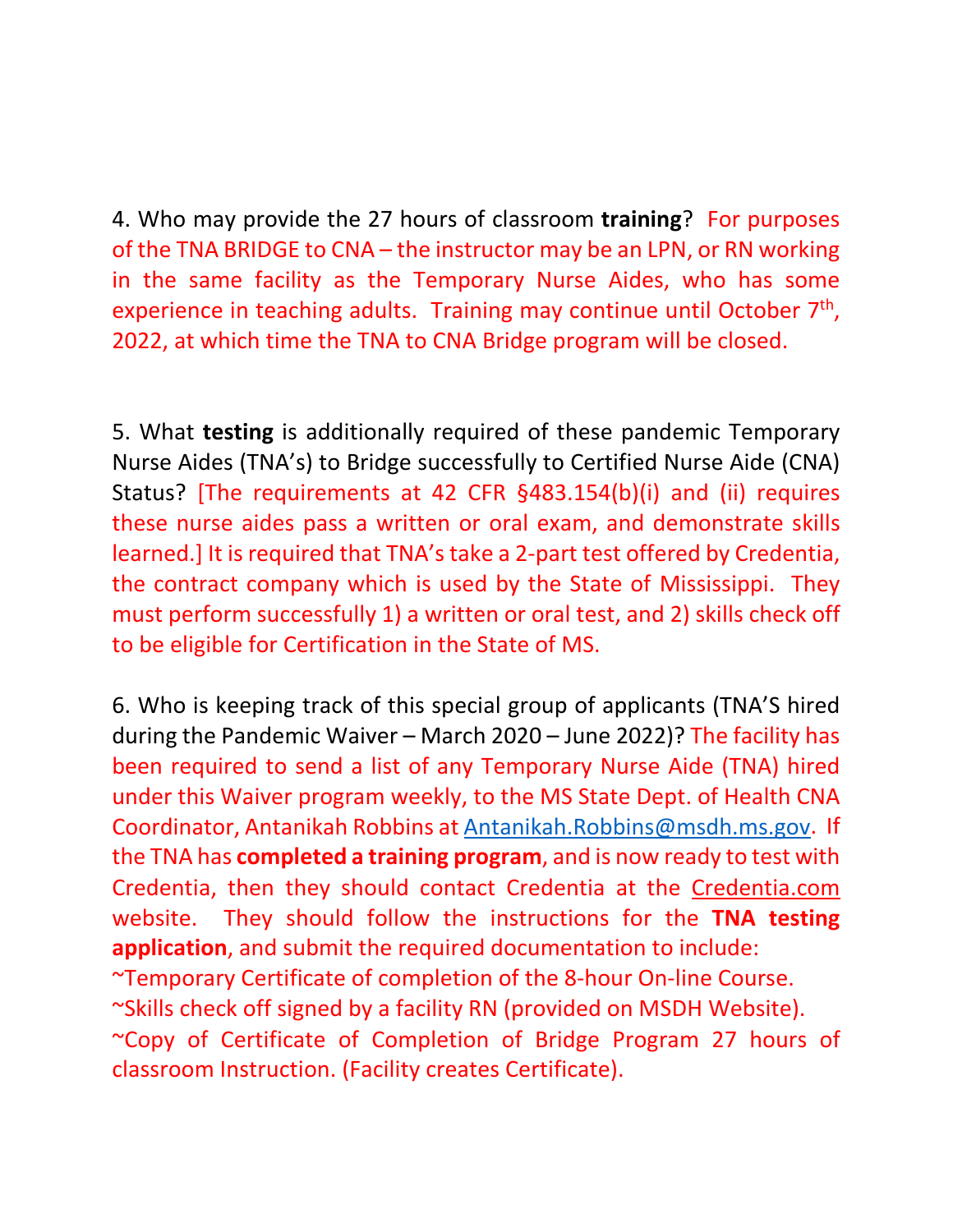~Attestation signed by Facility DON on facility letterhead that the TNA has completed all steps to sit for examination. Credentia will send the State CNA Coordinator all documents received for her review. If all are in order, then she will approve Credentia to notify the TNA that they are ready to test and can schedule a testing time.

7. What background screening are you requiring of them? The State Department of Health is still performing screens on any fingerprints submitted. Applicants can send or bring in cards or go by local health Departments to get electronic fingerprinting done. The applicants cannot have any actions already listed on any CNA Registry.

8. We have NA's working in our facility who have gone through our facility CNA course but cannot get a test date through Credentia at this time. May they continue to work past October 7, 2022? Yes, CMS and MSDH can maintain some flexibility for certain requirements such as making temporary waivers available for nurse aides' certification if there are documented capacity issues in training or testing programs, and CMS will retain the ability until the expiration or termination of the national COVID-19 PHE to issue individual state-based, county-based, or facilitybased waivers as needed. you must show documentation that the TNA's have applied for a test date with Credentia, and are in process, until such time as they can receive next available testing by Credentia.

9. Can applications be submitted for Feeding Assistants during this time? Contact Antanikah Robbins at [Antanikah.robbins@msdh.ms.gov](mailto:Antanikah.robbins@msdh.ms.gov) or 601- 364-2718 for an application.